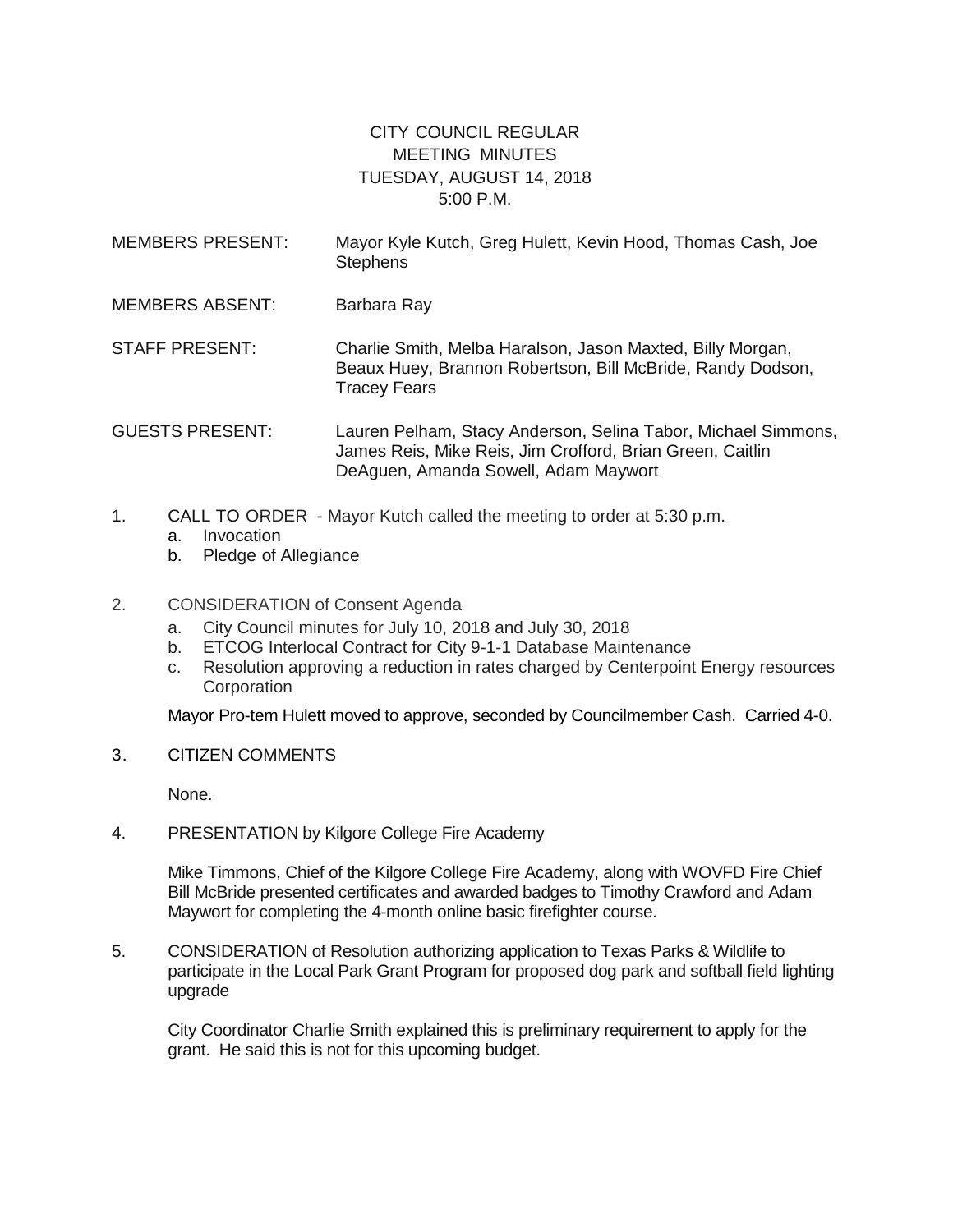Councilmember Cash moved to approve, seconded by Councilmember Stephens. Carried 4-0.

6. CONSIDERATION of Resolution authorizing White Oak Economic Development Corporation to enter into an economic development performance agreement with JJCL Investments LLC, dba Hard Bean Coffee Café

James Reis gave a presentation regarding the business plan and financial projections for Hard Bean Coffee Café. City Coordinator Smith stated WOEDCO approved a \$40,000 grant.

Councilmember Hood moved to approve the resolution, seconded by Councilmember Cash. Carried 4-0.

7. CONSIDERATION of Ordinance to amend Sections 14-92(a) Electrical Schedule of Fees, 14-351 Plumbing Schedule of Fees and 70-73(e) Driveway Approaches of the White Oak Code of Ordinances

Councilmember Stephens moved to approve, seconded by Mayor Pro-tem Hulett. Carried 4-0.

8. CONSIDERATION of Ordinance to add to Chapter 14, Section 14-502 Mechanical Schedule of Fees and add Section 14-237(5) Building Permit Schedule to Fees to the White Oak Code of Ordinances

Mayor Pro-tem Hulett moved to approve, seconded by Councilmember Hood. Carried 4-0.

9. BUDGET WORKSHOP for fiscal year 2018-2019

The proposed budget was presented by Asst. City Manager / City Secretary Melba Haralson. There was discussion regarding capital requests, the fund balance and Mayor Pro-tem Hulett asked for more detail on the police department's budget.

10. CONSIDERATION of PROPOSED ad valorem tax rate for fiscal year 2018-2019 *(If proposed rate exceeds the effective tax rate a record vote must be taken and date and time of two public hearings must be announced.)*

Mayor Pro-tem Hulett moved to propose a tax rate of 0.58628, seconded by Councilmember Stephens. A record vote was taken; Hood, Hulett, Cash and Stephens were all in favor. Mayor Kutch announced there will be two public hearings on the proposed tax rate. The first will be held August 28, 2018 at 5:00 p.m. and the second will be held September 4, 2018 at 5:00 p.m.

- 11. CITY COORDINATOR REPORT
	- a. Update on capital improvement projects